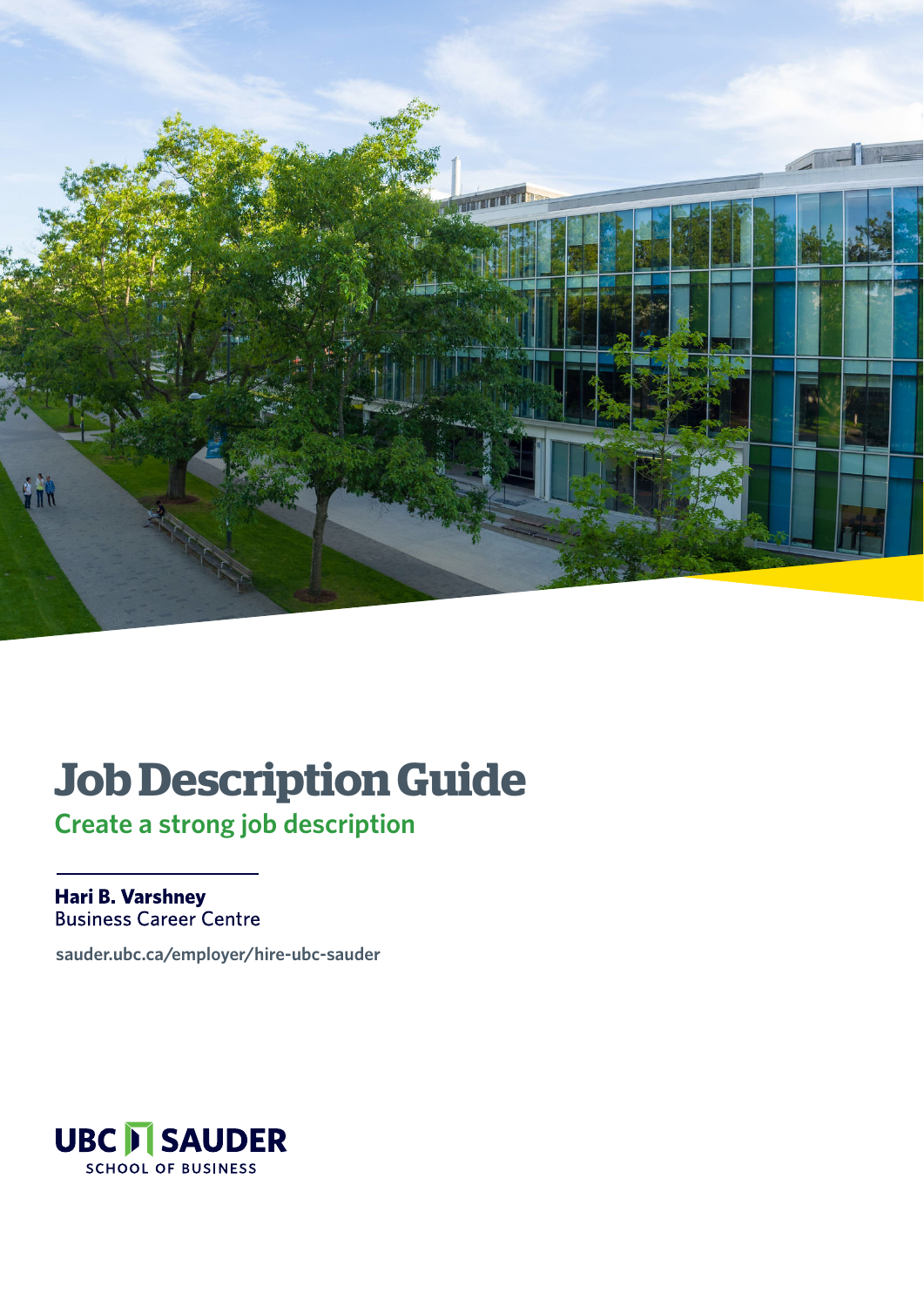### Job Description Guide

Increase your application rates by writing engaging job descriptions that directly target students and alumni. Use the tips below to attract the most relevant and qualified applicants.

#### **Title**

Digital Marketing Strategist (Internship)

#### About *Our Company*

*Our Company* is a built on a foundation of positive relationships with our people and our clients. Each day, we rely on our professionals to provide exceptional service, and help our clients by providing advice and insight they can trust. In turn, we offer an environment that fosters a people-first culture with a high priority on your personal and professional growth.

#### About the role

In this role, you'll tap into your strategic thinking skills to help us zero in on the most valuable target markets, and then uniquely position our products/services into them. You'll leverage your exceptional communication skills and design talents to envision and produce content assets that resonate with, and engage, our client base. With our support, you'll effectively manage social medial platforms to tell the world about all things *Our Company*.

This is a full time position based out of our Vancouver office. This is a remote/ not a remote position.

#### Responsibilities

- Set specific marketing goals and KPIs
- Design and implement marketing strategies
- Develop digital campaigns to increase web traffic
- Analyze sales and marketing metrics
- Forecast market trends
- Research market and forecast market trends and opportunities
- Ensure brand consistency through all marketing channels
- Use customer feedback to ensure client satisfaction
- Students are attracted to job titles that are reflective of the responsibilities in the role so they can leverage it on their resume for future opportunities
- Include your mission/vision or values in the company description
- How will this role contribute to the candidate's professional growth and help your organization to implement its vision?
- How will you support the student?
- Make sure to include job location

- List of items for easier reading in order of importance
- Keep it short and clear
- Use relevant industry terms
- Use other job description templates for relevant responsibilities
- Use gender-neutral language
- Start sentences with verbs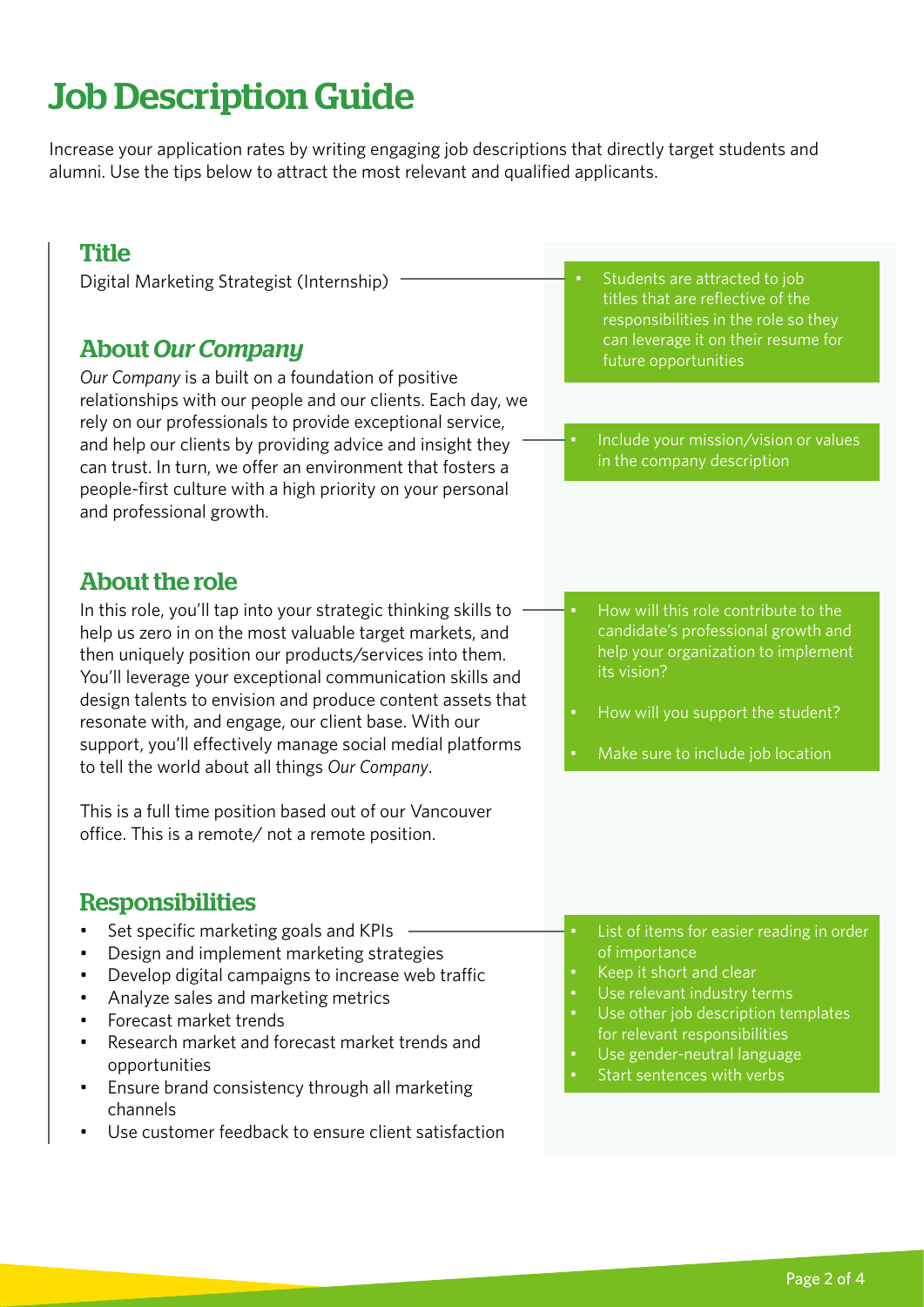#### Education and Experience

- Currently working towards a degree/diploma, focused in marketing
- Knowledge of marketing strategies and current best practices
- Previous experience in marketing (internship or co-op) is preferable
- Strong verbal and written communication skills
- Ability to translate complex research into common language
- Proficiency with word processing, spreadsheet and presentation software
- Aptitude with various social media platforms as well as the data tracking tools associated with them
- Familiarity with consumer psychology and buying habits
- Ability to quickly learn and process information

#### Why *Our Company?*

*Our Company* is committed to providing an environment where you can thrive as an individual and professional:

- Modern office in the heart of Vancouver exposedbrick, stunning water view will inspire you every day
- Networking opportunities meet the industry leaders through our internal and external networking events
- Amazing team get to work with young, motivated and passionate people united by the common vision and values
- Impact your community through our community support initiatives

Check out our website for more infrmation about what we do and why we do it: ourcompany.com

- Focus on competence, not years of experience
- Mark previous experience (internship or co-op as preferable rather than required to increase the number of candidates)
- Include hard and soft skills
- Keep it concise

• What are some additional perks/ benefits/ opportunities for the student?

• Make sure to include your website and contact information